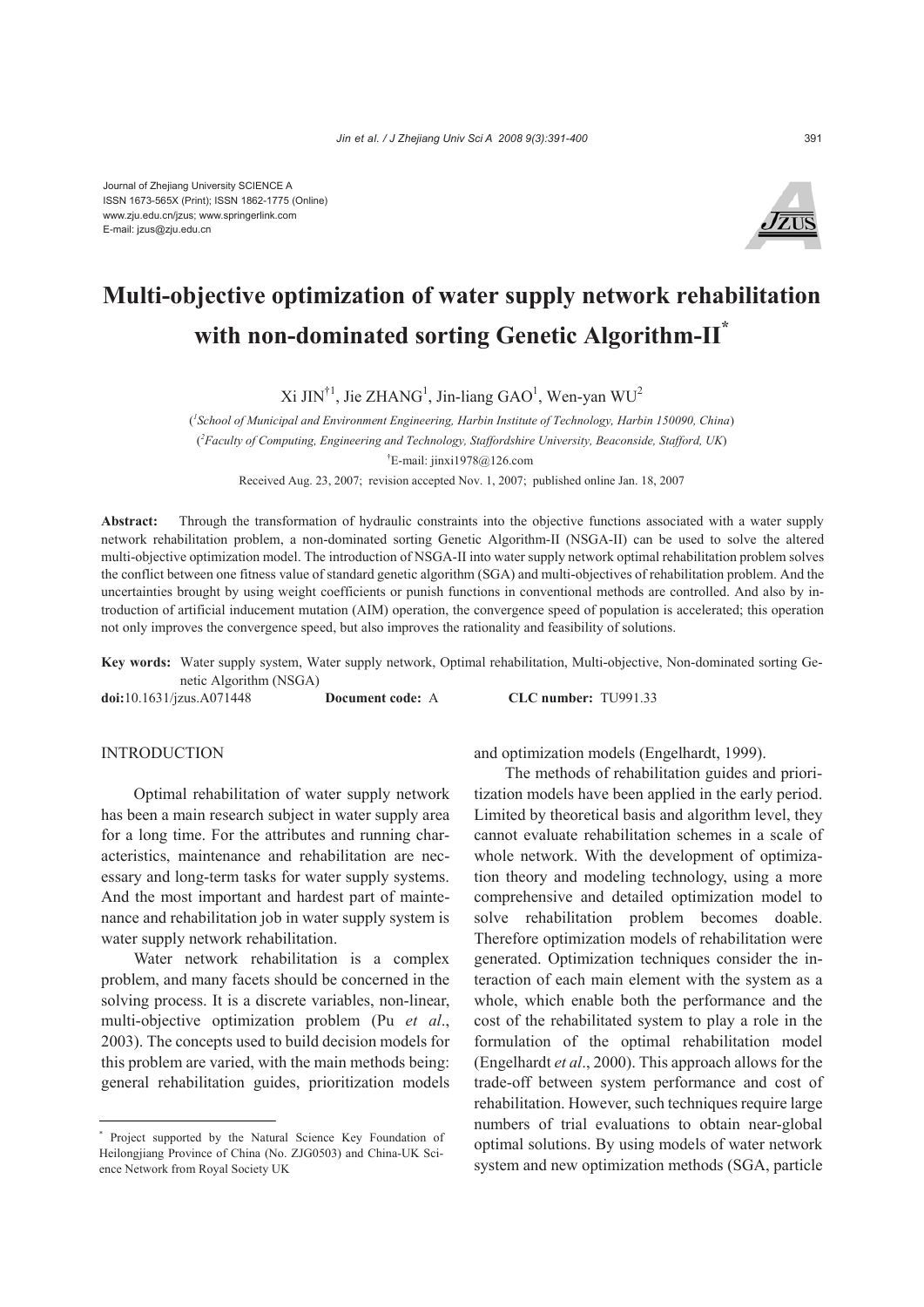swarm optimization (PSO), NSGA, NSGA-II), solving these optimization models of rehabilitation becomes possible.

## **FORMULATION**

Currently, the popular optimization model for rehabilitation of water supply network is using minimization of rehabilitation cost and energy cost per year in the investment period as objective and hydraulic performance of network as constraint. With this concept, the general form of rehabilitation optimization model can be expressed by equations below (Zhao, 2003).

## **Objective**

$$
\begin{aligned}\n\text{Min}\,W_1 &= \left(P + \frac{m}{100}\right) \sum_{k \in N} \left(a + bD_k^c\right) L_k + \\
&3.58 \sum_{i=1}^3 \left(r_i E_i t_i\right) \sum_{j \in n_s} \frac{H_{ij} Q_{ij}}{\eta_{ij}}, \\
P &= \frac{I(1+I)^T}{(1+I)^T - 1},\n\end{aligned} \tag{1}
$$

where *a*, *b*, *c* are coefficients in formula of pipe construction cost;  $D_k$  is diameter (mm) of pipe  $k$ ;  $E_i$  is electricity price in period *i* (Yuan/(kW·h)); *Hij* is pressure of pump *j* in period *i* (m); *I* is norm yield rate (%);  $L_k$  is length (m) of pipe  $k$ ; *m* is lift to save a rate of capital repairs fund (%); *N* is set of pipes which need be rehabilitated;  $n_s$  is set of pump stations;  $P$  is equivalent coefficient;  $Q_{ii}$  is flow of pump *j* in period *i* (L/s); *ri* is coefficient of pumping energy in period *i*; *T* is repayment period of investment (year);  $t_i$  is time in period *i* (h);  $\eta_{ij}$  is efficiency of pump *j* in period *i* (%);

- 1, peak period of electricity consumption; ⎧
- $i = \begin{cases} 2, & \text{if } i \neq j \\ 2, & \text{if } i \neq j \end{cases}$  revious of electricity consumption;

3, normal period of electricity consumption. ⎪ ⎩

# **Constraints**

Continuous equation:

$$
Q_i - \sum_{j \in V_i} q_{ij} = 0, \ \ i = 1, \ 2, \ ..., \ n.
$$
 (3)

where  $Q_i$  is nodal demand (L/s) of node *i*;  $q_{ii}$  is pipe flow  $(L/s)$  from node *i* to node *j*;  $V_i$  is adjacent nodes set of node *i.*

Energy balance equation:

$$
\Sigma (h_{ij})_1 = 0
$$
\n
$$
\Sigma (h_{ij})_2 = 0
$$
\n
$$
\dots
$$
\n
$$
\Sigma (h_{ij})_l = 0
$$
\n(4)

where  $h_{ij}$  is head loss (m) of pipe which from node *i* to node *j*; *l* is loop number.

Node pressure constraint:

$$
H_{\min} \le H_j \le H_{\max}, \ j \in J. \tag{5}
$$

where  $H_i$  is pressure (m) of node *j*;  $H_{min}$  is the minimum service pressure (m);  $H_{\text{max}}$  is the maximum service pressure (m); *J* is node set of network.

Pipe velocity constraint:

 $v_{i_{\text{min}}} \le v_i \le v_{i_{\text{max}}}$ ,  $i \in P_{\text{s}}$ . (6)

where  $v_i$  is velocity of pipe *i* (m/s);  $v_{imax}$  is upper boundary of velocity of pipe  $i$  (m/s);  $v_{\text{min}}$  is lower boundary of velocity of pipe  $i$  (m/s);  $P_S$  is pipe set of network.

Diameter standard constraint:

$$
D_i \in D_S = \{D_1, D_2, ..., D_n\}
$$
 (7)

where  $D_i$  is diameter (mm) of pipe *i*;  $D_S$  is available standard diameter set.

From the optimization model, we can find that it is a one objective model with minimization of construction cost and energy cost as objective, and network performance and available diameters as constraints. In conventional solving methods, constraints will be transformed as parts of objective function by weighting method or *ε*-constraint method (Li *et al*., 1999). These transformations enable the traditional algorithms to be used in solving this optimization model. Unfortunately, the solution obtained by this process largely depends on the values assigned to the weighting factors or the design of *ε*-constraint function. This approach does not provide a dense spread of the Pareto points. So the best way to solve rehabilitation problem is to abstract the problem as a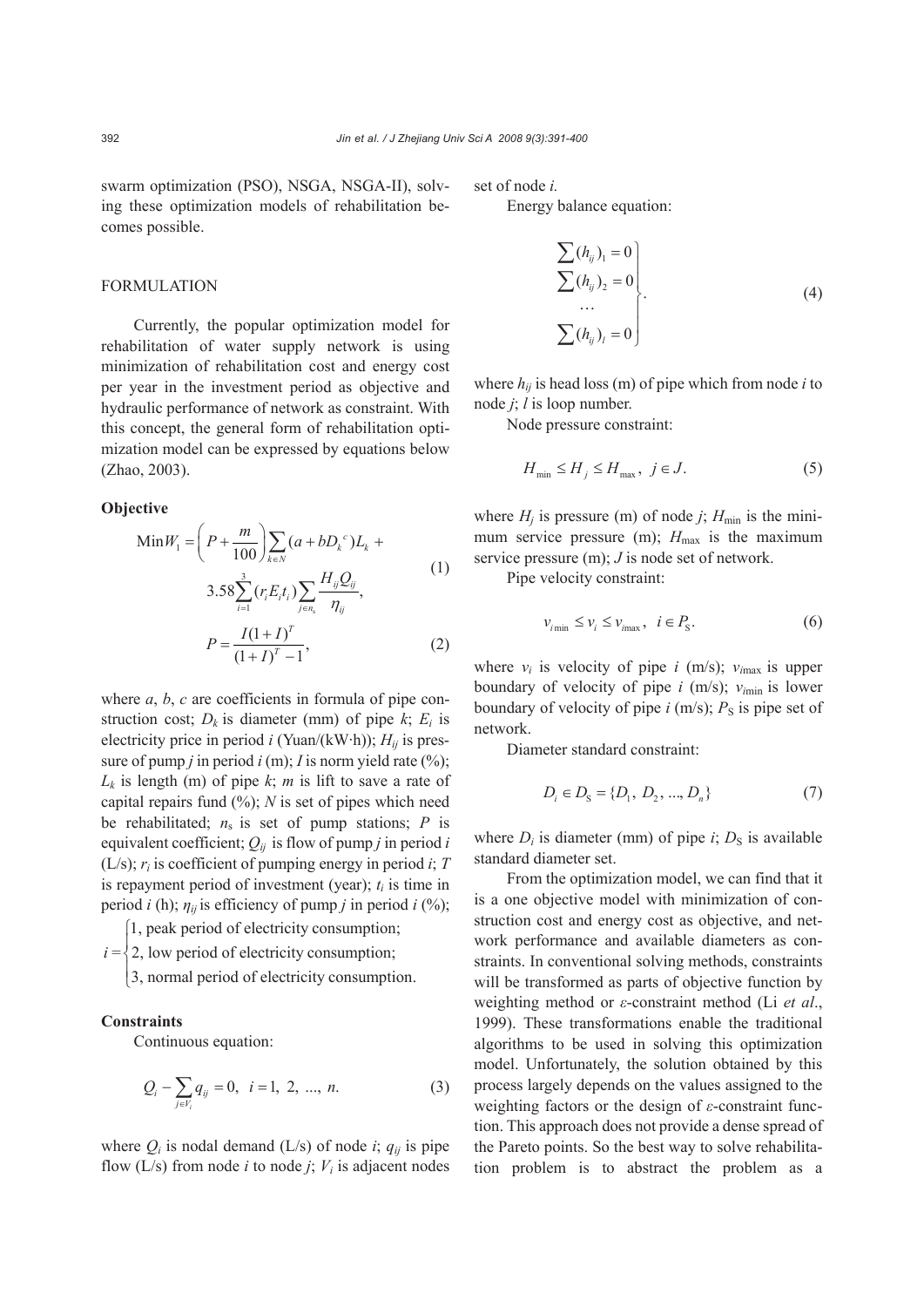multi-objective model, and solve the model with a true multi-objective oriented algorithm.

## **Alteration of optimization model**

The concept of alteration is regarding the constraints transformed as parts of objective function with weighting method or *ε*-constraint function as isolate objective functions. So the constraints which represent performance of water supply network should be expressed as objective functions.

Objective function of pipe velocity can be expressed with expression below:

$$
\begin{aligned} \text{Min} W_2 &= \alpha \Bigg( \sum_{i \in P_{\text{in}}} (\Delta v_i \cdot f l_i) + \sum_{j \in P_{\text{x}}} (\Delta v_j \cdot f l_j) \Bigg) + \\ &\beta \sum_{k \in P_{\text{s}}} (|v_k - v_{\text{s}}| \cdot f l_k), \end{aligned} \tag{8}
$$

where  $\alpha$ ,  $\beta$  are weight coefficients;  $\Delta v$  is pipe velocity shortfalls or excesses with velocity boundaries (m/s); *fl* is pipe flow  $(L/s)$ ; *v* is pipe velocity  $(m/s)$ ;  $P_m$  is set of pipes with velocity below the lower boundary of velocity;  $P_x$  is set of pipes with velocity above the upper boundary of velocity;  $P<sub>S</sub>$  is set of all pipes in the network;  $v_s$  is the standard velocity which means the ideal velocity that all pipes want to achieve.

Eq.(8) can be separated as two parts: feasible solution related part and optimal solution related part. Feasible solution related part is calculated as the sum of the velocity shortfalls or excesses (Δ*v*), weighted by the pipe flow (*fl*): m  $J \in F_X$  $\sum_{i\in P_m} (\Delta v_i \cdot fl_i) + \sum_{j\in P_x} (\Delta v_j \cdot fl_j).$  $v_i \cdot fl_i$ ) +  $\sum (\Delta v_i \cdot fl_i)$  $\sum_{i\in P_m} (\Delta v_i \cdot f l_i) + \sum_{j\in P_v} (\Delta v_j \cdot$ 

Optimal solution related part is calculated as the sum of the difference between pipe velocity (*v*) and standard velocity  $(v_s)$ , weighted by the pipe flow  $(f<sup>I</sup>)$ : S  $\sum_{k \in P_{\rm s}} (|v_k - v_{\rm s}| \cdot f l_k).$  $v_{k} - v_{s}$   $\cdot$  *fl*  $\sum_{k \in R} (|v_k - v_s| \cdot f l_k)$ . And  $\alpha$ ,  $\beta$  are weights to allow dif-

ferent emphasis on these two parts. This objective function means that we want the schemes with which pipe velocities meet the velocity boundaries and approach to standard velocity most.

Objective function of node pressure built with similar concept of pipe velocity objective function, also has feasible solution related part and optimal solution related part:

$$
\text{Min} W_3 = \rho \sum_{j \in J_{\text{m}}} (\Delta h_j \cdot Q_j) + \sigma \sum_{i \in J_{\text{x}}} (\Delta h_i \cdot Q_i), \qquad (9)
$$

where  $\rho$ ,  $\sigma$  are weight coefficients;  $\Delta h$  is node pressure shortfalls or excesses with minimum service pressure (m);  $Q$  is nodal demand (L/s);  $J_m$  is set of nodes with pressure below the minimum service pressure;  $J_x$  is set of nodes with pressure above minimum service pressure. Feasible solution related part is calculated as the sum of the pressure shortfalls (Δ*h*), weighted by the node demand (*Q*): m  $\sum_{j\in J_m} (\Delta h_j \cdot Q_j).$  $h_i \cdot Q$  $\sum_{j \in J_m} (\Delta h_j \cdot Q_j)$ . Optimal solution related part is cal-

culated as the sum of pressure excesses (Δ*h*), weighted by the node demand (*Q*): x  $\sum_{i\in J_{\rm v}} (\Delta h_i \cdot Q_i)$ .  $h_i \cdot Q$  $\sum_{i \in J_{\rm v}} (\Delta h_i \cdot Q_i)$ . And

 $\rho$ ,  $\sigma$  are weights to allow different emphasis on different part of objective function. Node pressure objective function means that we want the schemes of which all node pressure values are above the minimum service pressure but excess least. To determine the nodal pressures and pipe velocities and hence the results of these two objectives of a solution, the steady-state hydraulic network solver, EPANET (Rossman, 1993), is used.

Design of objective functions in two parts is for the reason of doing a dense spread searching in feasible solution space. If there is only feasible solution related part in pipe velocity objective function and node pressure objective function, the multi-objective model becomes one-objective model in feasible solution space, and cannot achieve a dense spread in feasible field. And the algorithm only converges to feasible solutions but has a low efficiency in finding optimal solutions among them.

# SOLUTION PROCEDURE

Water supply network design belongs to a group of inherently intractable problems commonly referred to as NP-hard (Templeman, 1982). It is well known that when diameters are assumed as the decision variables (DV), the constraints are implicit functions of the DV, the feasible region is non-convex, and the objective function is multimodal. Hence, conventional optimization methods result in a local optimum which is dependent on the starting point in the search process (Gupta *et al*., 1999).

In the case of multi-objective optimization, instead of obtaining a unique optimal solution, a set of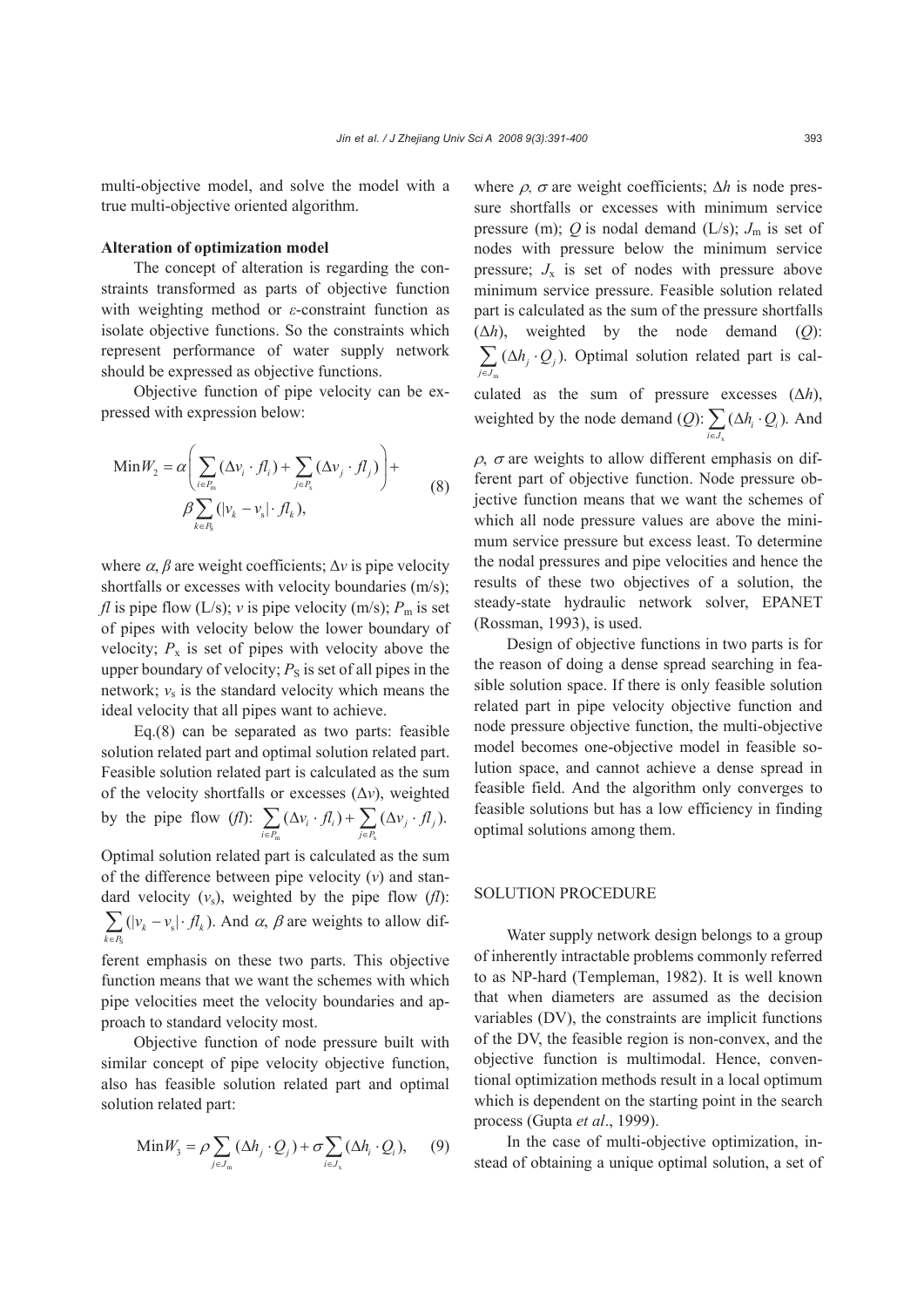equally good (non-dominating) optimal solutions is usually obtained (Pareto sets). More precisely, within a Pareto set, when one moves from any one point to another, one objective function improves while the other deteriorates. In absence of any other high level additional information, a decision maker normally cannot choose any one of these non-dominant optimal solutions since all of them are equally competitive and none of them can dominate each other.

Several methods, such as meta-heuristic algorithm (Kim *et al*., 2004), versions of GA (Keedwell and Khu, 2005; Alvisi and Franchini, 2006), NSGA-II (Khu and Keedwell, 2005) and particle swarm optimization algorithm (Liu *et al*., 2007) are available to solve multi-objective optimization problems. NSGA-II (Deb, 2001a; 2001b; Deb *et al*., 2002) is used here to obtain the Pareto set. Use of penalty function is a very popular way of handling constraints. But tuning of the penalty parameter appearing in the penalty function is very time-consuming and normally performed on the basis of trial and error. Unless tuned properly, one may get misdirected totally in the search space. NSGA-II based constraint-handling technique allows one to get rid of the above stated problem of penalty function. Non-dominated sorting based techniques have several advantages over other techniques:

(1) The spread of the Pareto set is excellent;

(2) A single simulation run can yield the entire Pareto set;

(3) They can handle problems with discrete search spaces (Mitra and Gopinath, 2004).

#### **Coding**

Real coding method is used in solving this multi-objective rehabilitation model. First, each standard pipe diameter is appointed a real number code, and then code strings were made with all rehabilitated pipes' diameter code. The coding option can be described with Table 1 and Table 2. Suppose that the IDs of rehabilitated pipe are 1, 2, 3, 4, 5.

# **Selection operation**

1. Disposal of objective values

The three objective functions of rehabilitation model are all minimization functions, but in the process of non-dominated sorting, the individuals that have larger objective values will dominate the ones

| Diameter (mm) | Code | Diameter (mm) | Code |
|---------------|------|---------------|------|
| 100           |      | 900           |      |
| 200           |      | 1000          | 9    |
| 300           | 2    | 1200          | 10   |
| 400           | 3    | 1400          | 11   |
| 500           | 4    | 1600          | 12   |
| 600           | 5    | 1800          | 13   |
| 700           | 6    | 2000          | 14   |
| 800           |      | 2200          | 15   |

**Table 1 Code of standard pipe diameters** 

**Table 2 Code of chromosome of individuals of initial generation**

| Index          | Pipes' diameter scheme<br>(order is pipe $1$ ~pipe 5) | Chromosome code  |
|----------------|-------------------------------------------------------|------------------|
| 1              | 800,1800,1400,800,100                                 | 7, 13, 11, 7, 0  |
| $\mathfrak{D}$ | 2000,2000,500,300,400                                 | 14, 14, 4, 2, 3  |
| 3              | 400,1600,1000,700,1400                                | 3, 12, 9, 6, 11  |
| 4              | 300,2000,200,200,1800                                 | 2,14,1,1,13      |
| 5              | 1400,2200,400,1600,100                                | 11, 15, 3, 12, 0 |
| 6              | 2000,1800,900,800,900                                 | 14, 13, 8, 7, 8  |
| 7              | 700,2000,100,300,1400                                 | 6,14,0,2,11      |
| 8              | 2000, 200, 1200, 1000, 800                            | 14, 1, 10, 9, 7  |
| 9              | 300,1800,2000,1000,100                                | 2,13,14,9,0      |
| 10             | 1200,2200,900,400,100                                 | 10,15,8,3,0      |

with smaller objective values, and can be sorted in a preferential rank. So some disposal should be done to objective values and put better individual in the preferential rank. Here reciprocal of the objective values is used in the process of non-dominated sorting. For the sake that the reciprocal of the objective value is still a number in the case that the objective value is zero, a constant was added to objective value before reciprocal disposal.

The disposal of objective values can be expressed with the function below:

$$
W_i' = Const / (W_i + Const'), \qquad (10)
$$

where *Wi* is original objective value; *Const*, *Const*′ are constants varying with different objectives.

2. Individual sorting

Sorting is very important in the selection operation. In NSGA-II, individuals will be sorted according to two parameters: non-dominated rank and crowding distance.

A fast non-dominated sorting approach is used in non-dominated sorting process of NSGA-II. It can reduce the complexity of non-dominated sorting from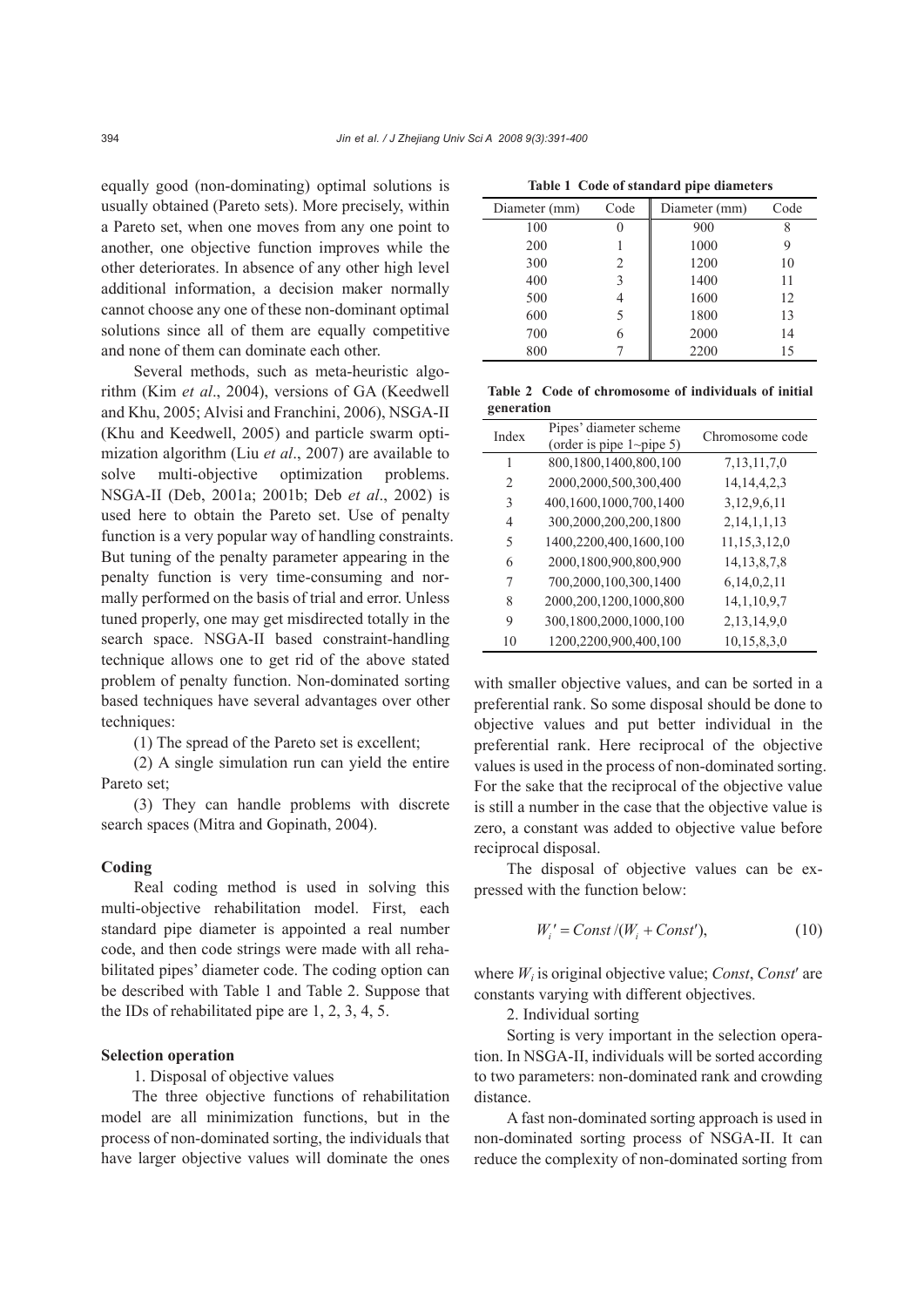$O(MN^3)$  to  $O(MN^2)$ , where *M* is objectives and *N* is individual count of population. And also in NSGA-II, sharing function approach in NSGA is replaced with a crowded-comparison approach that eliminates the difficulties of sharing function approach to some extent, and the new approach does not require any user-defined parameter for maintaining diversity among population members. And also the crowdedcomparison approach has a better computational complexity (Deb *et al*., 2002).

After obtaining the non-dominated sorting rank and crowding-distance of individuals, individuals can be sorted by crowded-comparison operator  $(\prec_n)$ which guides the selection process at various stages of the algorithm toward a uniformly spread-out Pareto optimal front. The sorting rules can be expressed by the codes below:

if 
$$
i_{\text{rank}} < j_{\text{rank}}
$$
 or  $(i_{\text{rank}} = j_{\text{rank}}$  and  $i_{\text{distance}} > j_{\text{distance}}$ )  
 $i \prec_{n} j$   
end if

where  $i_{\text{rank}}$  is non-domination rank;  $i_{\text{distance}}$  is crowding distance.

That is, between two solutions with different non-domination ranks, we prefer the solution with lower (better) rank. Otherwise, if both solutions belong to the same front, then we prefer the solution that is located in a lesser crowded region.

3. Selection

The common selection methods in GA are: roulette wheel selection, stochastic universal sampling, local selection, truncation selection, tournament selection (Wang and Cao, 2002). In this paper roulette wheel selection was used. In the selection process, calculate the fitness value of each individual firstly, and then transfer these fitness values into selection probabilities, whose transfer function is:

$$
p_k = f_k / \sum_{j=1}^{Pop\_size} f_j \,.
$$
 (11)

By calculating with this function, the fitness value of individual *f* is transferred to selection probability p. The cumulative probability  $(p_k)$  of kth individual can be obtained by adding the individual probabilities starting from top of the list till the *k*th member. The *k*th individual is represented by the cumulative probability value between  $p_{k-1}$ <sup>'</sup> and  $p_k$ <sup>'</sup>. In order to choose population size individuals, population size random numbers are chosen between 0 and 1, and the individuals in whose cumulative probability range these numbers lie are selected as the new individuals of the population for further operation.

## **Crossover operation**

Crossover is one of important reasons that the individuals can evolve. Crossover operation is responsible for searching new individuals, which could possibly have better fitness. By crossover, new individuals can be produced, and the searching scope of the problem is expanded. There also are several crossover methods: one point crossover, two points crossover, multi-points crossover and equality crossover. Here, one point crossover method is used as the crossover operation. The one point crossover operation can be expressed by the codes as follows:

$$
f=rand() \in (0,1)
$$
  
if  $f>cross probability$   
 $X_{parent1}=X(rand() \in [1,N])$   
 $X_{parent2}=X(rand() \in [1,N])$   
 $\lambda=rand() \in (0,1)$   
 $X_{new}=(1-\lambda)X_{parent1}+\lambda X_{parent2}$   
end if

where *N* is the number of individuals in population.

## **Mutation operation**

Mutation operation is carried out to maintain the diversity in the population. It is a local random searching method. Cooperating with selection and crossover operations insures that the population will undergo useful evolution and obtain better individuals. And the mutation operation is also responsible for preserving diversity and preventing population from precocity (Guan, 2004). But since mutation operation has random attribute, although it can achieve the goal of diversity preservation, it also tampers with the constringency of GA. Sometimes the bad gene that mutation operation brought in will be gotten rid of by many generations; in the worst situation, the bad gene will be kept until the end generation. For the sake of bringing in beneficial gene in the mutation operation, a new mutation method: artificial inducement muta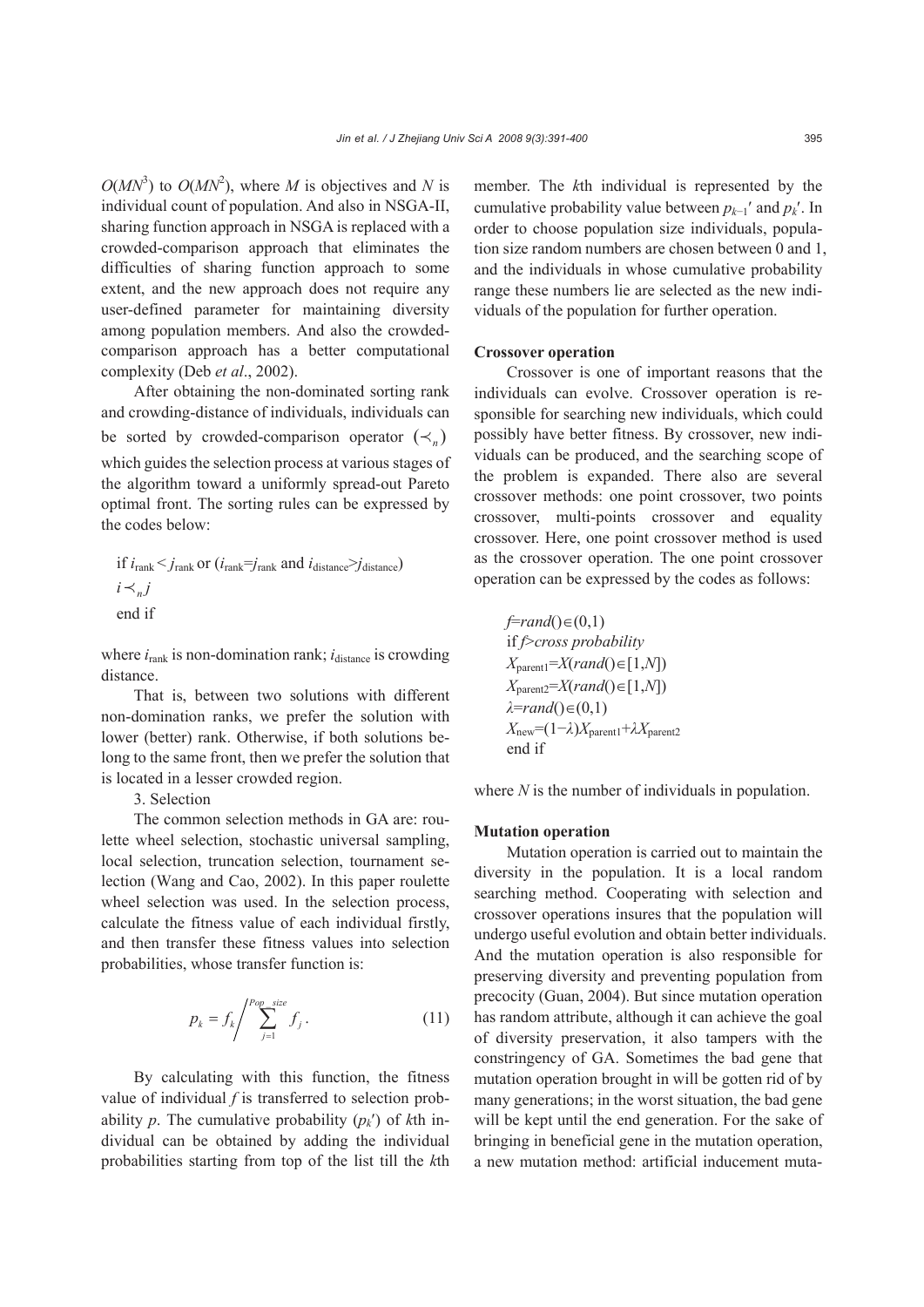tion (AIM) was introduced in the NSGA-II in this paper. This operation can steer the population convergence to the field of feasible solutions accelerately, and then use normal mutation operation searching for the best solution in the feasible solutions.

For the optimization model of rehabilitation, the goal of AIM is to make the selected diameters of rehabilitated pipes follow the direction of meeting the constraint of pipe velocity, until the solutions converge to the feasible field. The AIM can be expressed by codes below:

> If *ESpipes*≠<sup>Φ</sup> // artificial inducement mutation operator For each pipe in *ESpipes* If *pipeVelocity*>upper limit of velocity and *pipeDia*<*maxDia pipeDia*++ end if If *pipeVelocity*<lower limit of velocity and  *pipeDia*>*minDia pipeDia* end if else Common one point mutation operation end if

where *ESpipes* is the set of pipes that do not meet velocity boundaries.

Fig.1 is the flow chart of NSGA-II with AIM.

# CASE STUDY

## **Case network introduction**

In the case of water supply network, with the increase of water consumption, the phenomenon of over fast velocity, high hydraulic slope and lower node pressure has appeared. The chock pipes and lower pressure nodes are shown in Tables 3 and 4, and their positions are shown in Fig.2.

The optimal rehabilitation model of case network was solved by NSGA-II without and with AIM operation, respectively. The parameters in these two algorithms are the same and shown in Fig.3. One thing should be explained is that the mutation probability is the probability of one point random mutation operation. Since AIM is always beneficial to population, so in the algorithm of NSGA-II with AIM operation, its probability is 1, which means use AIM always.

## **Experimental results and discussions**

3D non-dominated Pareto optimal fronts in the initial, 3rd, 6th and 30th generations of NSGA-II



**Fig.1 Flow chart of NSGA-II with AIM**



**Fig.2 Positions of chock pipes and low pressure nodes in case network** 

396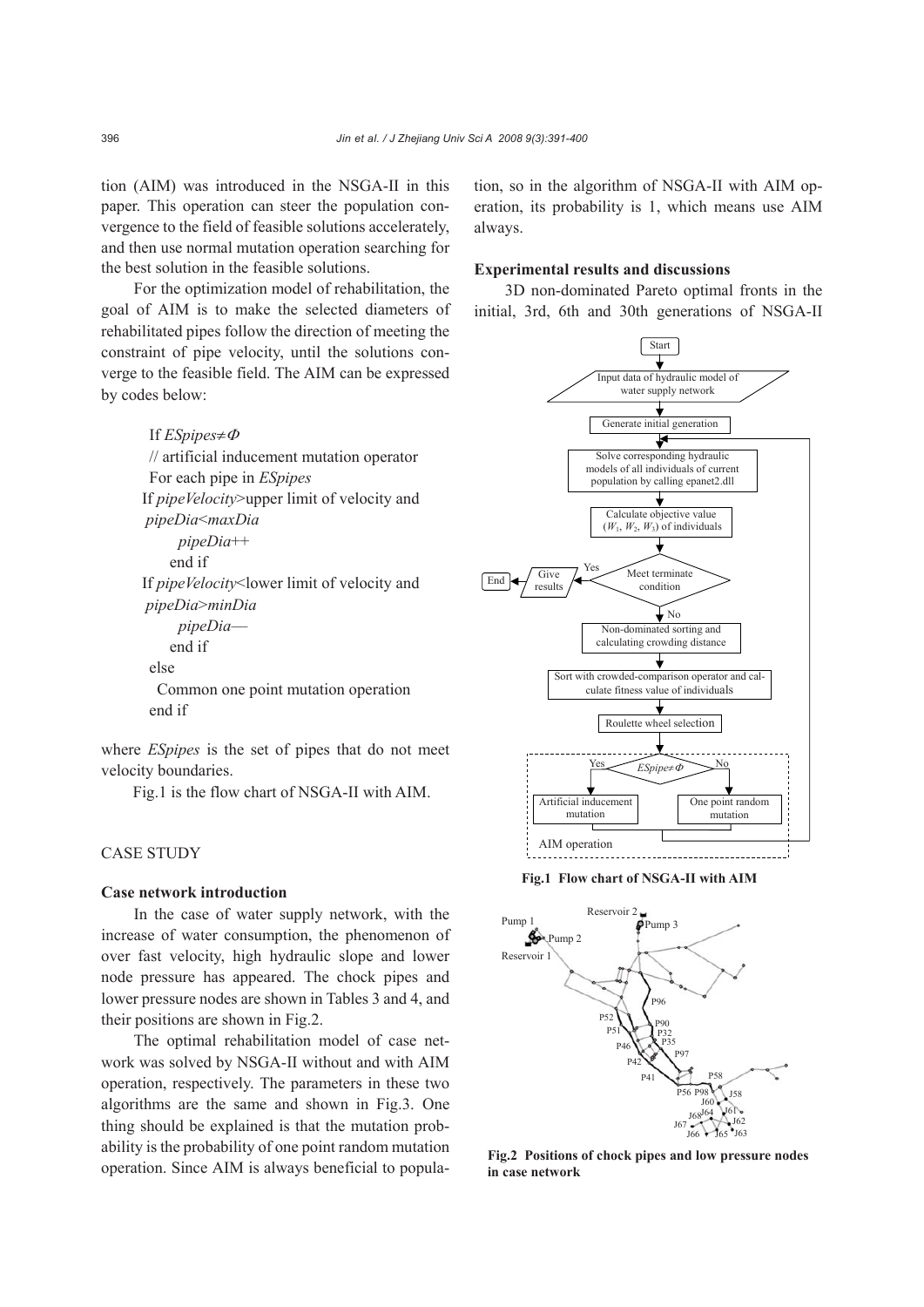without AIM are shown in Fig.4. The detailed information of individuals of non-dominated Pareto optimal front in the 100th generation is shown in Table 5.

It can be seen from Fig.4 that in initial generation only 12 non-dominated Pareto optimal solutions were obtained. With successive evolution the dominated solutions were eliminated and replaced by better solutions so that the number of non-dominated Pareto optimal solutions increased to 43 (there are cases that some individuals are superpositioned) at the 30th generation. It is also seen that with the increase of the number of generations, better solutions are obtained.

From Table 5 it can be seen that the rehabilitation schemes were improved to some extent. But with further analysis, we can find that although the node pressure constraint was met, there are still some pipes which do not satisfy the velocity constraint. So all these solutions are not feasible solutions, and cannot be adopted. This phenomenon is mainly because although new diameters can be brought in by mutation



**Fig.3 Parameters setting dialog of NSGA-II** 



**Fig.4 3D Pareto optimal fronts of initial, 3rd, 6th and 30th generations of NSGA-II without AIM** 

| Table 5 - Bata of chock pipes in case necwork |          |         |              |          |
|-----------------------------------------------|----------|---------|--------------|----------|
| Pipe                                          | Diameter | Length  | Hydraulic    | Velocity |
| ID                                            | (mm)     | (m)     | slope (m/km) | (m/s)    |
| 8                                             | 300      | 505.96  | 7.77         | 1.57     |
| 32                                            | 750      | 179.83  | 2.58         | 1.67     |
| 35                                            | 750      | 387.09  | 2.07         | 1.48     |
| 41                                            | 600      | 1410.74 | 3.28         | 1.52     |
| 42                                            | 600      | 430.40  | 3.31         | 1.53     |
| 46                                            | 600      | 780.28  | 3.58         | 1.60     |
| 51                                            | 600      | 350.52  | 3.77         | 1.64     |
| 52                                            | 600      | 850.39  | 3.81         | 1.65     |
| 56                                            | 400      | 365.76  | 5.64         | 1.58     |
| 58                                            | 400      | 368.80  | 5.51         | 1.56     |
| 90                                            | 750      | 496.30  | 3.35         | 1.77     |
| 96                                            | 800      | 2100.00 | 2.95         | 1.59     |
| 97                                            | 600      | 1300.00 | 5.19         | 1.80     |
| 98                                            | 400      | 469.00  | 9.12         | 1.89     |

**Table 3 Data of chock pipes in case network**

|         | Table 4 Data of lower pressure nodes in case network |        |          |      |
|---------|------------------------------------------------------|--------|----------|------|
| Node ID | Elevation                                            | Demand | Pressure | Head |
|         | (m)                                                  | (L/s)  | (m)      | (m)  |

| 1104011 | (m)  | (L/s) | (m)  | (m)   |
|---------|------|-------|------|-------|
| 58      | 3.20 | 9.86  | 9.68 | 12.88 |
| 60      | 4.27 | 9.74  | 8.64 | 12.91 |
| 61      | 3.96 | 6.85  | 8.78 | 12.74 |
| 62      | 3.96 | 14.61 | 8.77 | 12.73 |
| 63      | 4.27 | 6.09  | 8.44 | 12.71 |
| 64      | 5.49 | 10.81 | 7.17 | 12.66 |
| 65      | 5.49 | 19.47 | 7.17 | 12.66 |
| 66      | 4.60 | 9.74  | 8.01 | 12.61 |
| 67      | 5.24 | 8.37  | 7.31 | 12.55 |
| 68      | 4.59 | 6.20  | 8.01 | 12.60 |
|         |      |       |      |       |

**Table 5 Information of individuals of Pareto optimal front in the 100th generation of NSGA-II without AIM**

| Index | Rehabilita-<br>tion cost<br>per year<br>(Yuan) | Energy cost<br>per year<br>(Yuan) | Number of<br>nodes that<br>do not meet<br>pressure<br>constraint | Number of<br>pipes that<br>do not meet<br>velocity<br>constraint |
|-------|------------------------------------------------|-----------------------------------|------------------------------------------------------------------|------------------------------------------------------------------|
| 0     |                                                | 2071630.50 1594264.25             | 0                                                                | 8                                                                |
| 1     |                                                | 2223924.00 1548276.87             | $\theta$                                                         | 2                                                                |
| 5     |                                                | 1787864.62 1577684.50             | 28                                                               | 4                                                                |
| 6     |                                                | 1819977.62 1587648.62             | 19                                                               | 5                                                                |
| 8     |                                                | 2202550.75 1564433.75             | $\theta$                                                         | 3                                                                |
| 9     |                                                | 1967257.87 1645459.37             | $\theta$                                                         | 5                                                                |
| 10    |                                                | 2150773.25 1561423.50             | $\Omega$                                                         | $\overline{2}$                                                   |
| 16    |                                                | 1957207.12 1647132.12             | $\Omega$                                                         | $\overline{4}$                                                   |
| 18    |                                                | 2041618.12 1480649.00             | $\theta$                                                         | 6                                                                |
| 22    | 1822743.37                                     | 1635729.25                        | $\Omega$                                                         | 6                                                                |
| 28    |                                                | 1777813.87 1588044.37             | 19                                                               | 4                                                                |
| 31    | 1745701.00                                     | 1578103.37                        | 28                                                               | 4                                                                |
| 34    |                                                | 1906633.75 1641831.87             | $\theta$                                                         | 4                                                                |
| 39    | 2073730.87 1499369.37                          |                                   | 0                                                                | 4                                                                |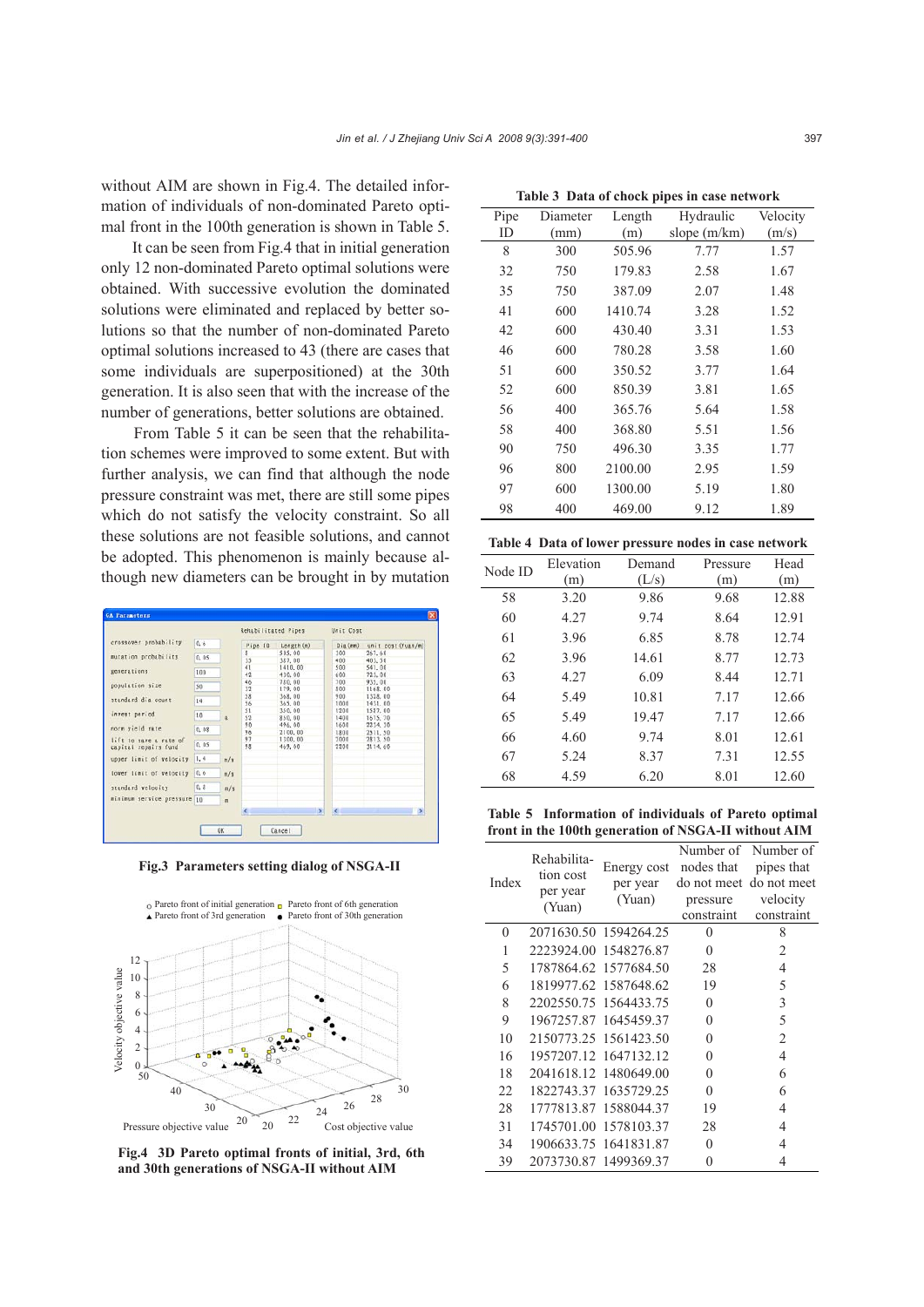operation, the mutation probability is low and mutation operation has a random attribute, so the searching scope was limited, and the constringency of the algorithm was not good. If a larger solution scope searching must be achieved, a larger population size and generation size should be assigned, and also the quality of individuals of initial generation should be improved. But all these operations will result in the very time consuming situation. This conflict can be solved by introduction of AIM.

3D non-dominated Pareto optimal fronts in the initial, 3rd, 6th, and 30th generations of NSGA-II



**Fig.5 3D Pareto optimal fronts of the initial, 3rd, 6th and 30th generations of NSGA-II with AIM**

**Table 6 Information of individuals of Pareto optimal front of the 100th generation of NSGA-II with AIM**

| Index          | Rehabilita-<br>tion cost<br>per year<br>(Yuan) | Energy cost<br>per year<br>(Yuan) | Number of<br>nodes that<br>pressure<br>constraint | Number of<br>pipes that<br>do not meet do not meet<br>velocity<br>constraint |
|----------------|------------------------------------------------|-----------------------------------|---------------------------------------------------|------------------------------------------------------------------------------|
| 1              |                                                | 1760528.75 1479173.25             | $\theta$                                          | $\theta$                                                                     |
| $\overline{2}$ |                                                | 1855309.12 1477399.87             | 0                                                 | $\theta$                                                                     |
| 3              |                                                | 1833963.25 1467635.00             | $\theta$                                          | $\theta$                                                                     |
| 5              |                                                | 1803437.25 1489670.87             | $\theta$                                          | $\mathbf{0}$                                                                 |
| 10             |                                                | 1857008.62 1471633.00             | $\theta$                                          | $\mathbf{0}$                                                                 |
| 11             |                                                | 1847293.50 1467635.00             | $\theta$                                          | $\theta$                                                                     |
| 12             |                                                | 1852434.75 1470633.62             | $\theta$                                          | $\theta$                                                                     |
| 13             |                                                | 1831088.87 1462651.25             | $\theta$                                          | $\theta$                                                                     |
| 15             | 1868639.37                                     | 1477399.87                        | $\theta$                                          | $\theta$                                                                     |
| 16             |                                                | 1777517.50 1479173.25             | $\theta$                                          | $\theta$                                                                     |
| 18             |                                                | 1748898.00 1475196.75             | $\theta$                                          | $\mathbf{0}$                                                                 |
| 33             |                                                | 1759431.25 1458747.12             | $\theta$                                          | $\overline{2}$                                                               |
| 35             |                                                | 1765886.75 1475196.75             | $\theta$                                          | $\theta$                                                                     |
| 39             | 1818361.37                                     | 1493464.50                        | $\theta$                                          | $\theta$                                                                     |
| 40             |                                                | 1838885.25 1494793.75             | $\theta$                                          | $\theta$                                                                     |
| 43             |                                                | 1843678.50 1471633.00             | $\Omega$                                          | $\theta$                                                                     |
| 46             |                                                | 1798863.37 1488790.25             | $\overline{0}$                                    | $\theta$                                                                     |

with AIM are shown in Fig.5. The detailed information of individuals of non-dominated Pareto optimal front in the 100th generation is shown in Table 6.

It can be seen from Fig.5 that the Pareto fronts of these generations were separated more obviously than fronts shown in Fig.4, which means that the evolution is accelerated by AIM. Table 6 shows that individuals which meet both constraints of node pressure and pipe velocity were generated. This indicates that AIM does guide the population convergence to feasible solutions field accelerately. And optimal solutions in feasible solution field can be searched with the rest of the evolution process.

Comparison of Pareto fronts of NSGA-II with and without AIM in different generations is illustrated in Fig.6. From this figure the function of AIM can be shown more clearly. As the initial generations of each algorithm were generated randomly, Pareto fronts in initial generation of two algorithms were mixed up. With the evolution process going on, Pareto fronts of NSGA-II with AIM were pushed to better position rapidly, and the distance between Pareto fronts of two algorithms became larger.

The hydraulic information of one of the best solutions of NSGA-II with AIM is listed in Table 7. The pressure information of lower pressure nodes in the rehabilitated network is listed in Table 8. Data of Tables 7 and 8 show that the chock pipes have been eliminated and the pressure of the lower pressure nodes has been improved to an acceptable level. In this rehabilitation scheme, the diameters of some chock pipes have not been modified; this is because

**Table 7 Data of chock pipes after rehabilitation**

| Pipe | Diameter | Length  | Hydraulic      | Velocity |
|------|----------|---------|----------------|----------|
| ID   | (mm)     | (m)     | slope $(m/km)$ | (m/s)    |
| 8    | 300      | 505.96  | 7.77           | 1.57     |
| 32   | 750      | 179.83  | 2.58           | 1.67     |
| 35   | 750      | 387.09  | 2.07           | 1.48     |
| 41   | 600      | 1410.74 | 3.28           | 1.52     |
| 42   | 600      | 430.40  | 3.31           | 1.53     |
| 46   | 600      | 780.28  | 3.58           | 1.60     |
| 51   | 600      | 350.52  | 3.77           | 1.64     |
| 52   | 600      | 850.39  | 3.81           | 1.65     |
| 56   | 400      | 365.76  | 5.64           | 1.58     |
| 58   | 400      | 368.80  | 5.51           | 1.56     |
| 90   | 750      | 496.30  | 3.35           | 1.77     |
| 96   | 800      | 2100.00 | 2.95           | 1.59     |
| 97   | 600      | 1300.00 | 5.19           | 1.80     |
| 98   | 400      | 469.00  | 9.12           | 1.89     |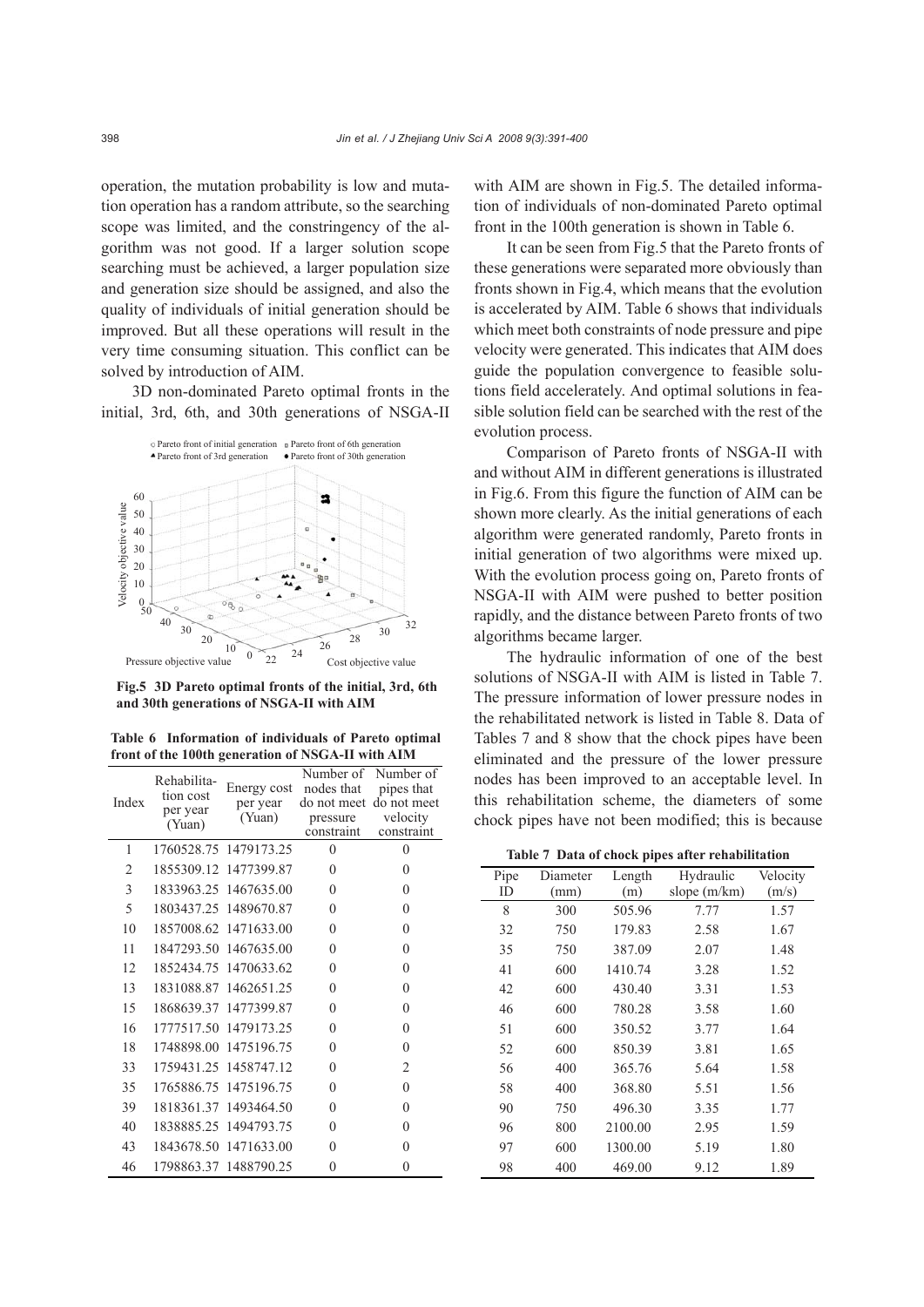

**Fig.6 Comparison of Pareto fronts of NSGA-II with and without AIM in the initial (a), 6th (b), 10th (c) and 100th (d) generations** 

**Table 8 Data of lower pressure nodes after rehabilitation**

| Node ID | Pressure (m) | Node ID | Pressure (m) |
|---------|--------------|---------|--------------|
| 58      | 23.98        | 64      | 21.48        |
| 60      | 22.95        | 65      | 21.48        |
| 61      | 23.08        | 66      | 22.32        |
| 62      | 23.08        | 67      | 21.62        |
| 63      | 22.75        | 68      | 22.32        |

that with the magnifying of diameters of some rehabilitated pipes, the transportation capacity of these pipes was increased, more water was transported by these pipes, and velocities of other supposed rehabilitated pipes became slower consequently and met the velocity constraint without diameter modification.

# **CONCLUSION**

By introduction of NSGA-II, the problem of multi-objective of optimal rehabilitation model with one fitness value of conventional GA is solved. The shortcomings that brought in by weighting method or ε-constraint method have been eliminated.

By introduction of AIM, the population is di-

rected to feasible solutions field rapidly, and can search the best solution in the feasible field. So the convergence of algorithm has been improved, and can give more feasible and better solutions.

By comparing the results of two NSGA-IIs with and without AIM in the case study, the advantage and feasibility of AIM are shown and evaluated.

In this paper one type of multi-objective optimal model of water supply network rehabilitation was solved with NSGA-II and AIM. In fact there are several different concepts in building multi-objective optimal model for water supply network rehabilitation. NSGA-II and AIM can still work in solving other multi-objective optimal models built in other concepts.

## **References**

- Alvisi, S., Franchini, M., 2006. Near-optimal rehabilitation scheduling of water distribution systems based on a multi-objective genetic algorithm. *Civil Engineering and Environmental Systems*, **23**(3):143-160. [doi:10.1080/ 10286600600789300]
- Deb, K., 2001a. Multi-objective Optimization Using Evolutionary Algorithms. Wiley, Chichester, UK.
- Deb, K., 2001b. Nonlinear goal programming using multi-objective genetic algorithms. *Journal of the Operational Research Society*, **52**(3):291-302. [doi:10.1057/